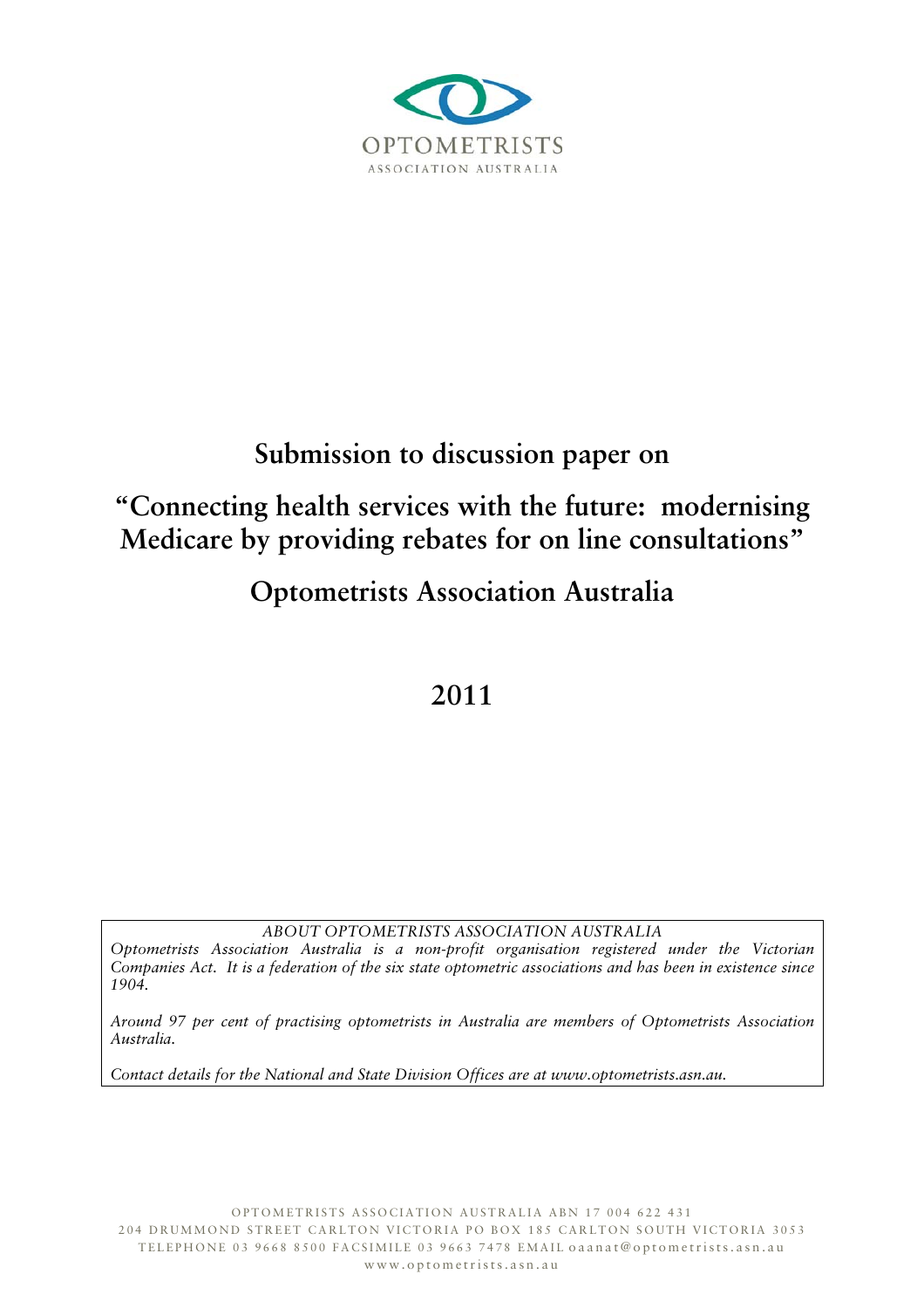### **OAA Submission to telehealth discussion paper**

### **Contents**

| 1. |  |  |
|----|--|--|
| 2. |  |  |
| 3. |  |  |
| 4. |  |  |
|    |  |  |
|    |  |  |
|    |  |  |
|    |  |  |
|    |  |  |
|    |  |  |
|    |  |  |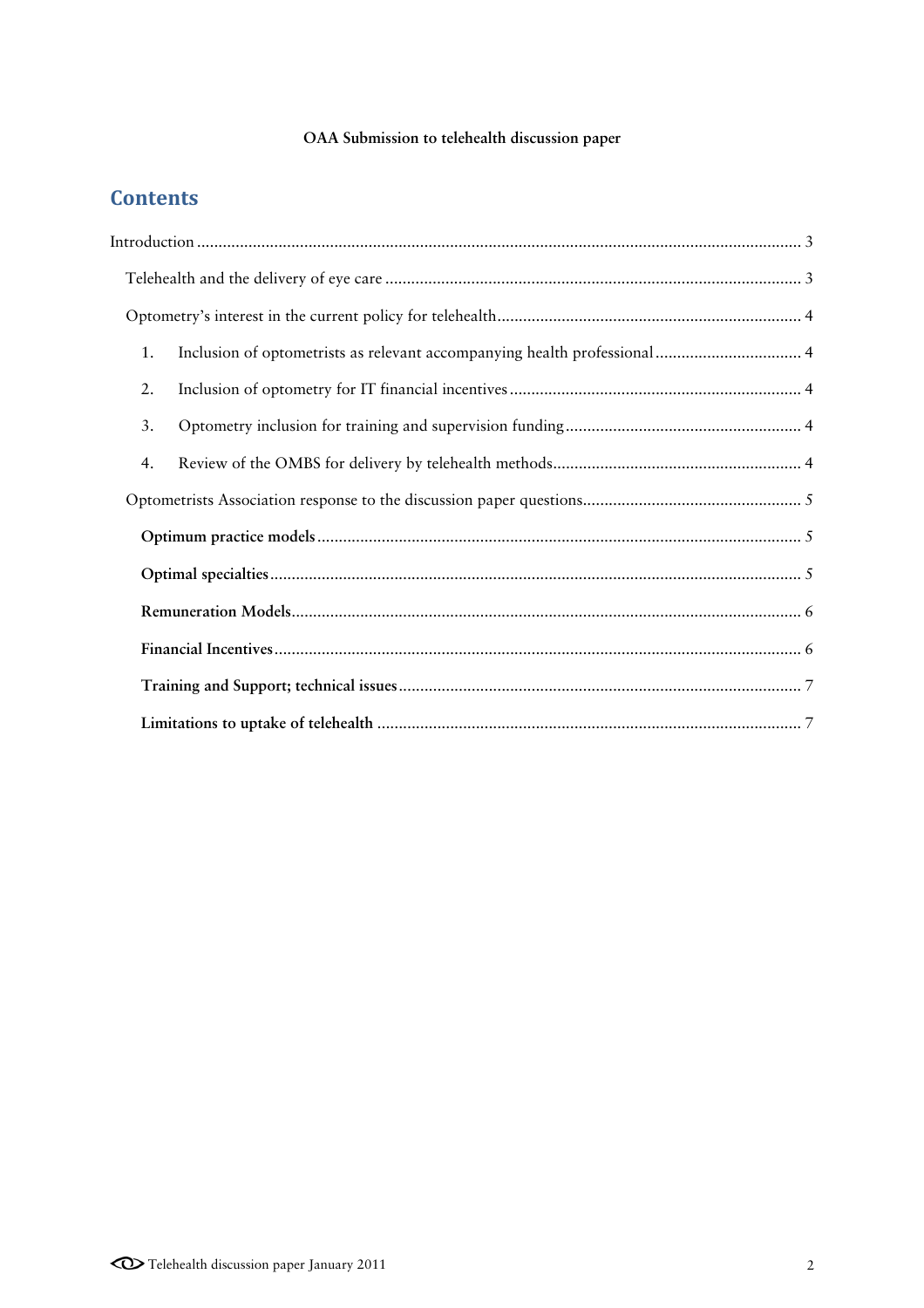#### **Introduction**

Optometrists Association Australia welcomes the opportunity to provide comment on the Australian Government's discussion paper implementing the 2010 election commitment for encouraging telehealth in Australia, *Connecting Health services with the future: modernising Medicare by providing rebates for online consultations*.

#### **Telehealth and the delivery of eye care**

Many aspects of eye care lend itself to telehealth applications. Ophthalmic disease is readily imaged because of the transparent aspects of the internal eye structure. Telehealth applications include: detecting, screening and diagnosing diabetic retinopathy; anterior segment imaging; glaucoma screening; and low vision consultations.<sup>1</sup> There are several well known diabetic retinopathy screening services in the USA for example that have operated for many years: Joslin Vision Network; Vanderbilt Ophthalmic Imaging Centre and Inoven. Retinal images are transmitted to remote reading sites and the images read by eye care professionals who provide reports indicating the level of retinopathy and whether or not to refer for further follow up.<sup>2</sup>

For optometry and patients, telehealth can assist in the provision of timely affordable eye care including:

- improved access to specialist eye health care by enabling a patient to remain in his/her optometrist's office (or at a remote site) while the optometrist consults with other eye care specialists at distant/other sites; and
- more efficient evaluation and management via provision of images of the patient's affect eyes either in consultation with specialist optometrists or with ophthalmologists.

Optometrists in Australia have been early adopters of technology and we anticipate that optometrists would be enthusiastic adopters of any additional technology which would help provide even better patient care in the diagnosis and management of ophthalmic eye disease. We note that the Australian Government is currently evaluating the eHealth readiness of the medical and allied health professions which will give further information to the Government about the applicability of telemedicine in Australia.<sup>3</sup>

The incorporation of existing technology into optometric practices has been beneficial for patients and given efficiencies and cost savings to Medicare. This investment has been in part at the expense of optometrists who have had to pay for the purchase of the equipment, train staff members and modify their procedures, adding to the costs of running their practices.

The introduction of payments to health professionals and incentives to encourage further take up and investment in telehealth solutions is welcomed by the Optometrists Association Australia as it recognises that there is a net cost to health professionals including optometrists in adopting telehealth into their practices, for the benefit of better patient care.

Typically a telehealth consultation relating to eye care will involve a number of elements:

• image acquisition:

1

- image review and evaluation;
- patient care supervision; and
- image and data storage.

Who performs each element will vary depending on available staff, the clinical needs of the patients and any arrangements made between eye health care professionals involved in the care of the patient.

<sup>&</sup>lt;sup>1</sup> Yogesan, K; Constable, I and Chan, I (2002). Telemedicine screening for diabetic retinopathy: improving patient access to care, *Disease Management & Health Outcomes*, Vol 10, 11, page 673-678

<sup>2</sup> Caudros, J. Is the future now? Feb 2006, *Optometry and Vision Science*, Vol 83, 2, pp 62-64. 3

<sup>&</sup>lt;sup>3</sup> Australian Government RFT 149/1011 and RFT 148/1011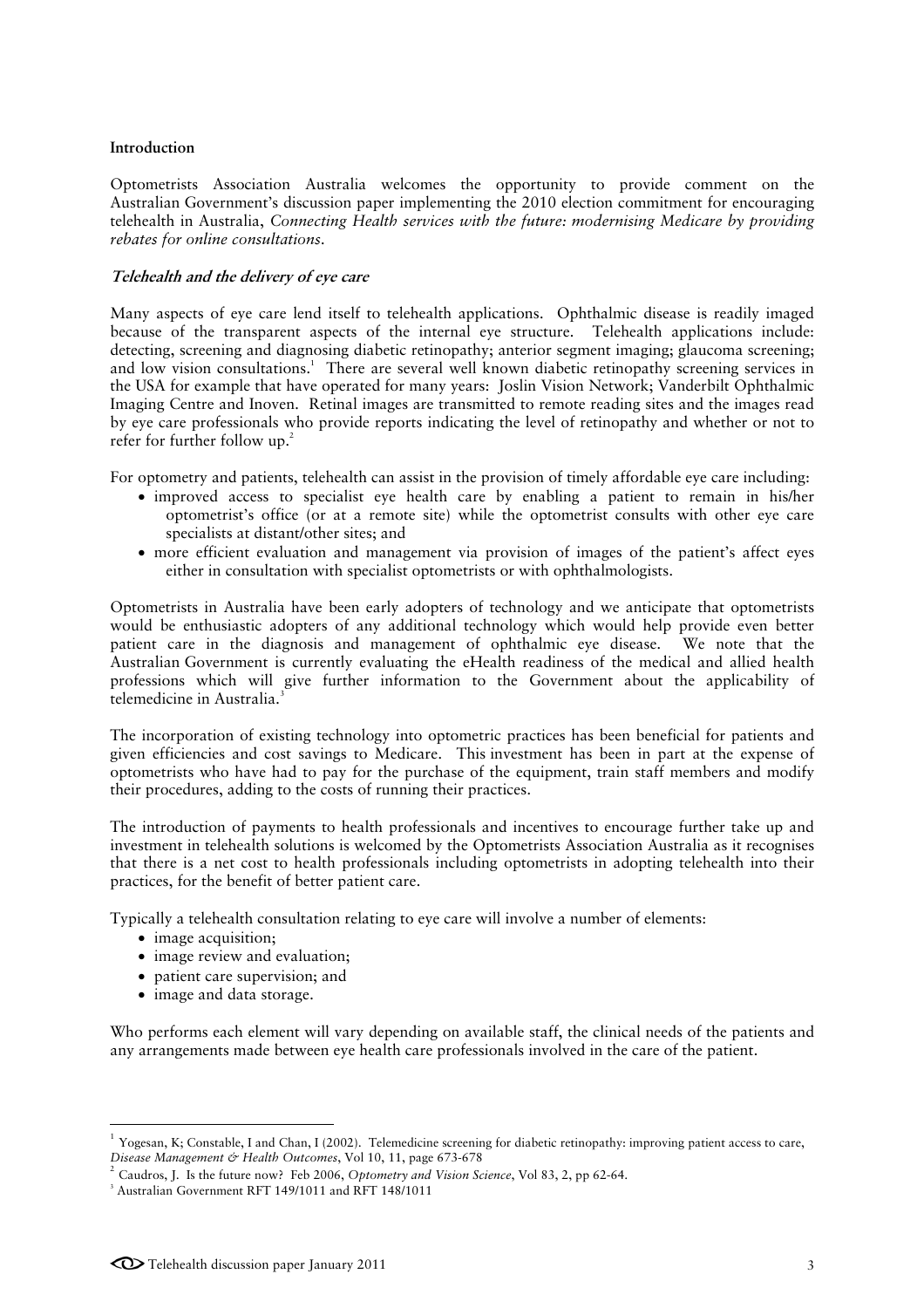#### **Optometry's interest in the current policy for telehealth**

Optometrists Association Australia seeks the agreement of the Government to examining extending the telehealth commitment to encompass optometrists as part of the initiative. The inclusion of optometry is sought in a number of areas:

#### *1. Inclusion of optometrists as relevant accompanying health professional*

Optometrists should be considered eligible under the program to be the accompanying primary health care professional to sit with the patient, where clinically relevant, in discussions between the patient and the specialist (in most cases this would be the ophthalmologist).

(The discussion paper talks about GPs, nurse practitioners, practice nurses, midwives, Aboriginal Health Workers attending the patient at the originating aspect of the consultation where clinically necessary.)

Optometrists would be relevant to attend these consultations in limited circumstances where it could be demonstrated that there are ongoing care issues which are best communicated 'in person' (eg. target intra-ocular pressures in glaucoma, expected visual acuity levels achieved following treatment) or where technical instructions are passed on requiring immediate action, or where more detail than digital images provide is required utilising the expertise of the optometrist. This attendance would usefully be judged by the optometrist based on the clinical necessity.

There are currently no item numbers which remunerate optometrists for this role other than the link with the MBS item 723 for team care arrangements with GPs.<sup>4</sup> In these team care arrangements, billing is based on the appropriate existing MBS optometric items.

#### *2. Inclusion of optometry for IT financial incentives*

The Association would encourage the Government to include any health profession eligible for Medicare funding for telehealth to also be able to apply for funding when necessary to support the delivery of telehealth to rural and regional Australia. Such incentives could include financial incentives to fund the acquisition of equipment as well funding to cover the on going costs of hosting and utilising telehealth equipment.

#### *3. Optometry inclusion for training and supervision funding*

The Association similarly encourages the Government to allow optometrists to apply for funding for the necessary training and supervision of staff or themselves to operate the technology associated with telehealth consultations.

#### *4. Review of the OMBS for delivery by telehealth methods*

Optometrists are required to sign a Common Form of Undertaking to work under Medicare. The Common Form of Undertaking may need to be reviewed to permit more flexibility in the delivery of optometric services using telehealth methods to avoid additional paperwork for optometrists.5

-

<sup>4</sup> http://www.medicareaustralia.gov.au/provider/pubs/program/optometry-articles/article-5.jsp 5

In the OMBS, O.5 would need to be modified for example, as it current states that benefits may only be claimed when....(c) the service has been performed at premises to which an Undertaking relates"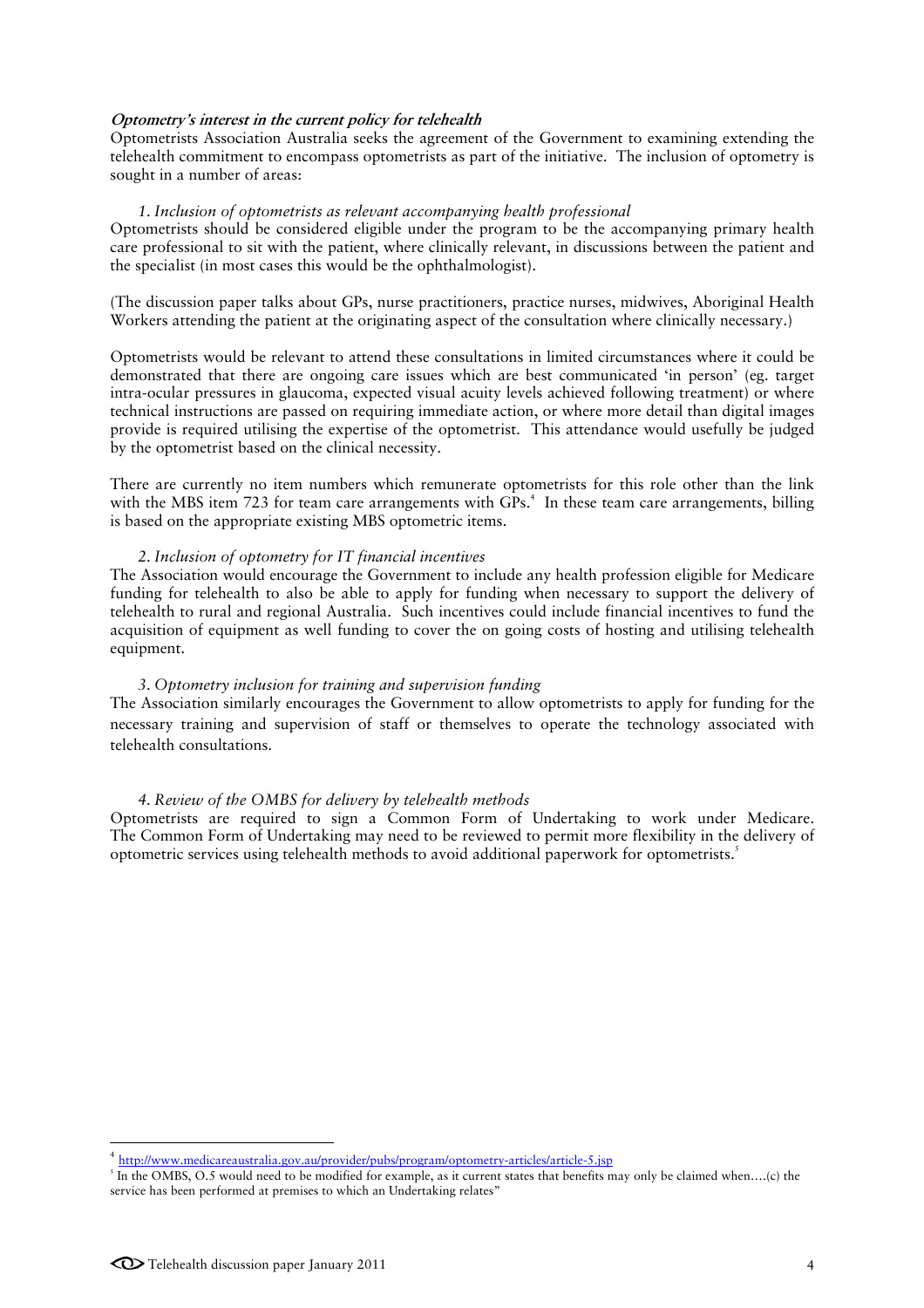#### **Optometrists Association response to the discussion paper questions**

The following information is provided in response to the current discussion paper:

#### **Optimum practice models**

Optimal practice models best suited to telehealth usage will vary upon the presenting patient and the conditions for which they require health care; the availability of local specialists and/or the ability of the patient to travel to the specialist.

The Association notes that in the USA and UK telehealth techniques are well developed for the monitoring of diabetic retinopathy for example.

Other practice models include:

- Patient and optometrist consulting with specialist (ophthalmologist) for pre- and post-operative care
- Patient with accompanying optometrist where clinically relevant, consulting with optometrist providing specialised optometry services in larger regional area or urban location
- Patient and Regional eye health coordinator consulting with specialist optometrist in larger regional area or urban location

The Association considers the decision as to when it is appropriate to accompany a patient during a consultation with a specialist should be determined based on clinical need in the best interests of optimising the patient's health care.

#### *Appropriate settings for telehealth consultations*

The discussion paper talks about locating telehealth technology in community pharmacies, or community services locations. For eye care, the optimal location would in most cases be the optometric practices or hosting Aboriginal Medical Service which may have trained staff if there is no optometrist practice nearby. Optometrist practices are located all over Australia, but less so in very remote areas.<sup>6</sup>

Locating telehealth technology relevant to eye care in an optometrist practice has several advantages including:

- with appropriate permission, the optometrist in remote area supplies ophthalmologist with clinical information pertaining to a patient who is considering cataract surgery. The ophthalmologist discusses surgical options with patient using telehealth technology and then they mutually decide whether to schedule the surgery. Additional pre-surgical information is attained (e.g. biometry) when patient travels to ophthalmologist's rooms for the surgery – or when ophthalmologist travels to remote location to perform surgeries. This model, directly booking patients onto surgical lists, is used in the UK and minimises travel for patient
- consultations between optometrists and ophthalmologists or optometrists providing specialist services should ideally take place in their own rooms to minimise time away from their practice. While consultations between patient and ophthalmologist could take place at any of the locations, it may be more efficient to locate the video conferencing facility within a health care setting.

#### **Optimal specialties**

-

As noted above, eye care is an ideal area of health care suited to the application of telehealth techniques. The Association seeks the Australian Government's agreement for the inclusion of optometry in this important policy where clinically relevant.

In summary, we see optometry's inclusion in the following areas:

 $^6$  The Rural Outreach Services Section, Rural Health Services & Policy Branch, of the Office of Rural Health has recently mapped all the optometry services in Australia. Contact Linda Grallelis for this information.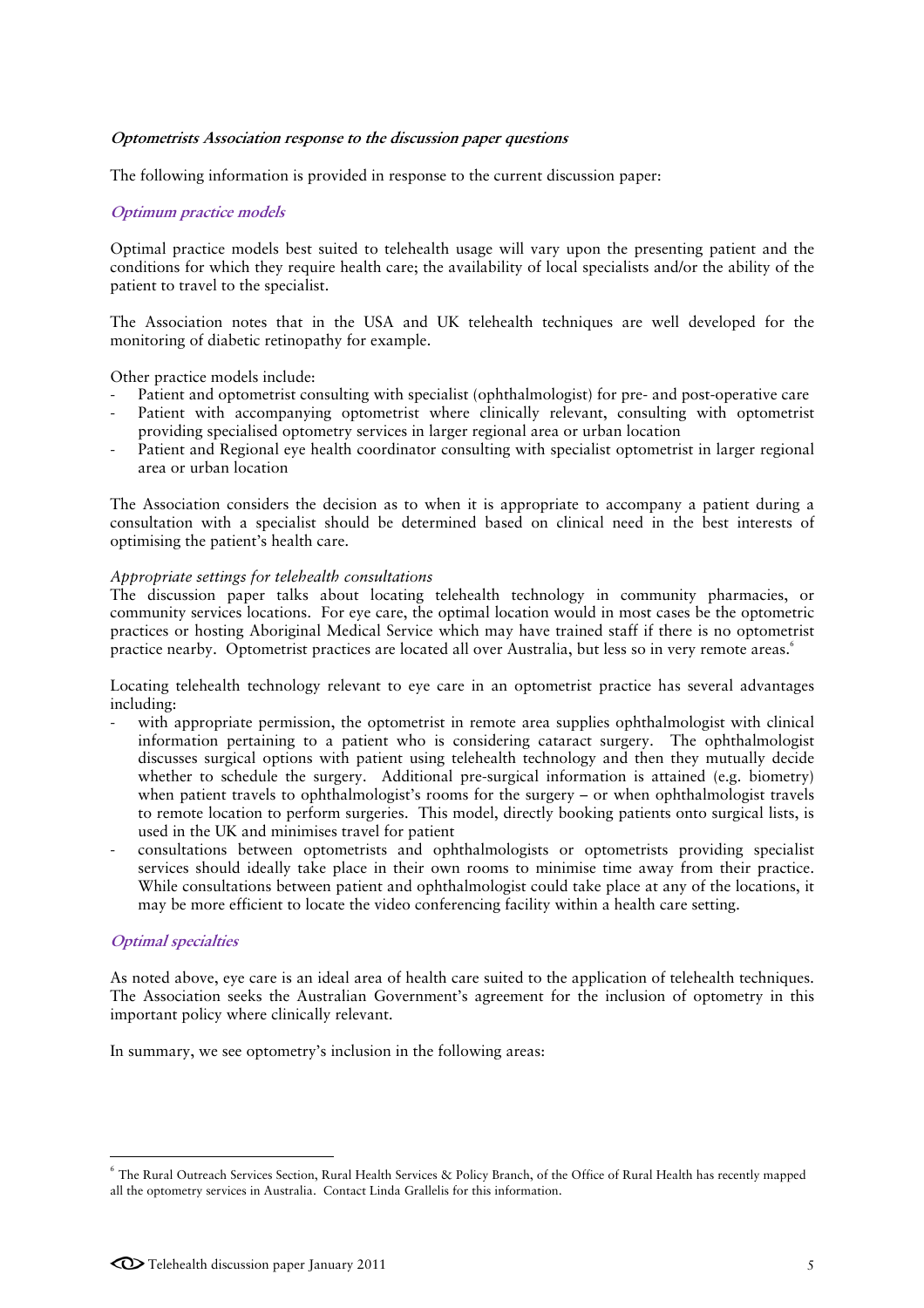- As the accompanying health professional with patient when communicating with specialist, ophthalmologist where clinically relevant. Instances where this may be clinical relevant may include pre- and post-operative care.
- The optometrist consulting with the ophthalmologist without patient in attendance.
	- This exchange of information takes place via email and telephone or, if deemed necessary, via video conferencing. Some examples include:
		- o Diagnosis and/or management of retinal pathology (using digital retinal photographs)
		- o Advice about whether to refer vs monitor glaucoma suspects (based on optic disc photos, visual fields and supply of other clinical information)
		- o Diagnosis and/or management of anterior eye pathology (using slit lamp photography)
		- o Diagnosis and/or management of patients with neurological symptoms (clinical information exchanged but not necessarily photographs)
- Consultation between a remotely located optometrist and a general practitioner (e.g. regarding diabetes care, urgency of referral of patient with unusual headaches)

#### **Remuneration Models**

The discussion paper highlights the lack of financial incentives under the MBS for the uptake of telehealth by health practitioners. One potential approach to remuneration is to use existing Optometric MBS items supplemented with a telehealth additional payment (following the Common Form of Undertaking being adjusted to allow for the delivery of eye care using telehealth technologies.)<sup>7</sup>

In addition, the non-metropolitan facility (or originating site) with the patient should be eligible to receive a facility fee for hosting the consultation.

The USA provides payments three ways:

- 1. Remote patient face-to-face services seen via live video conferencing where the patient is located in a defined geographic area but the practitioner isn't
- 2. Non face-to-face services that can be conducted either through live video conferencing or via 'store and forward' telecommunication services
- 3. Home telehealth services

The payments are limited to defined types of services provided, the geographic location, type of institutions delivering the services and type of health provider.

Whichever method of remuneration needs to be practical and not involve additional 'red tape' for health professionals to deliver these services.

#### **Financial Incentives**

-

Financial incentives should be offered to participating optometrists using and hosting telehealth facilities to recognise the real cost in facilitating and utilising telehealth to the benefit of improved patient care. Typical costs of hosting may include internet access costs, rent of space and the administration required to manage the teleconferencing facilities.

In very remote areas, there would also be advantages to involving Aboriginal Medical Services in this initiative in the provision of telehealth for eye care services. Many AMS regions have Australian Government funded Regional Eye Health Coordinators that could be part of the telehealth consultation for the benefit of eye care for Aboriginal communities.

<sup>7</sup> In the OMBS, O.5 would need to be modified for example, as it current states that benefits may only be claimed when….(c) the service has been performed at premises to which an Undertaking relates"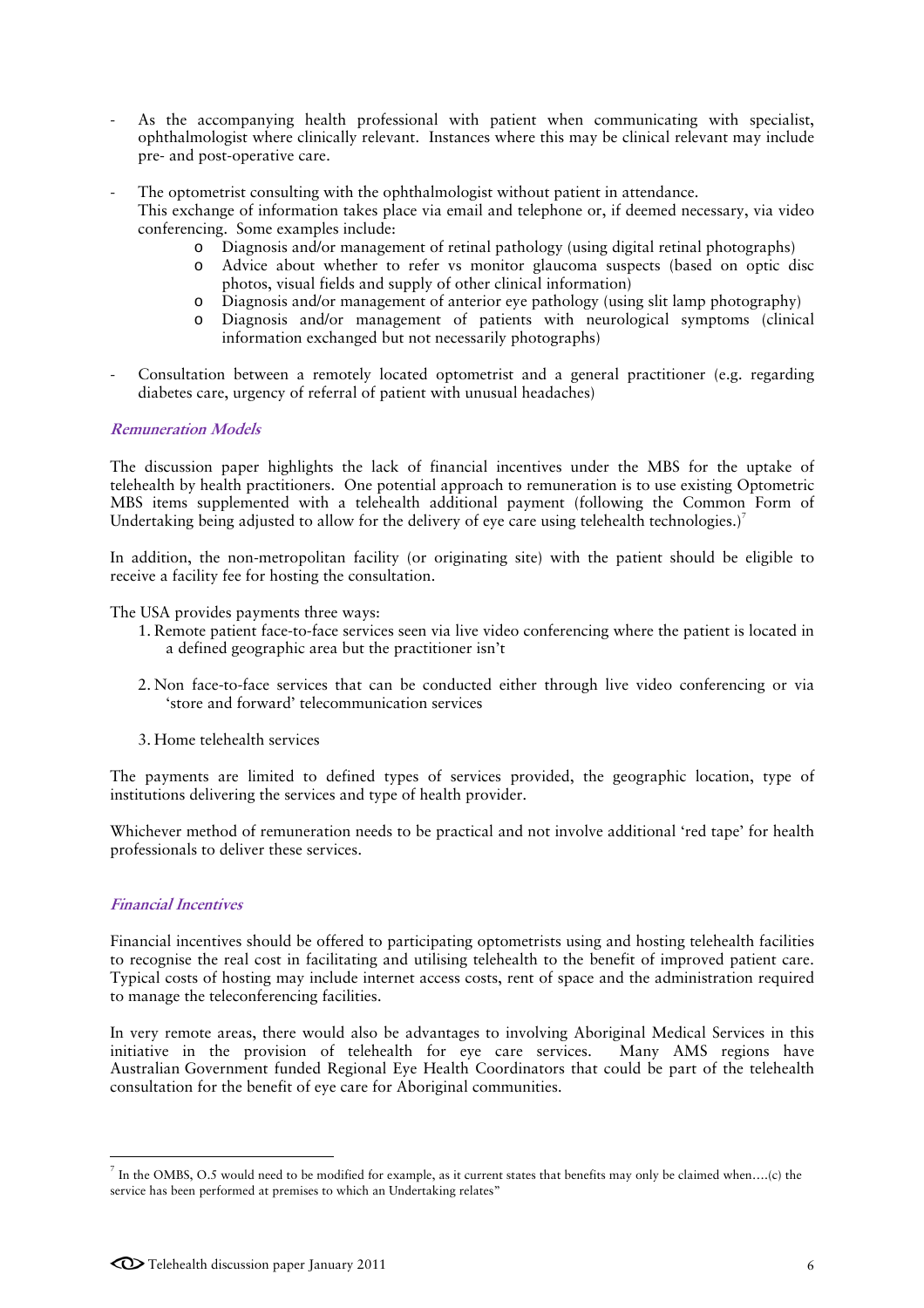#### **Training and Support; technical issues**

Where it can be demonstrated that there is a need for training for the originating site, this should be provided to ensure the consultation is successfully undertaken.

Ongoing technological support may also be necessary to ensure optimal operation of the equipment involved in the telehealth consultation. Potentially the work of the National eHealth Transition Authority may provide assistance in relation to the interoperability of systems and the secure transmission of data.

#### **Limitations to uptake of telehealth**

There are a number of potential barriers which may need to be addressed in order for the telehealth policy to be successful:

Patients

- 1. Cultural or language barriers of patients participating in telehealth
- 2. Lack of confidence in privacy issues related to the transmission of health data through telehealth means

#### Equipment

- 3. Telehealth related equipment is not typically located in remote communities so sustainable means of transporting and maintaining equipment would be necessary
- 4. Accessibility of trained people to operate equipment is required
- 5. Internet speeds in rural and regional Australia need to be improved to optimise the effective use of telehealth technologies.

#### Regulatory

6. A regulatory framework for delivery health care through telehealth means may be required. For example, those practitioners without national registration providing interstate services may need to be addressed. (Optometrists are nationally registered)

Provision of sustainable local health services

7. There needs to be a balance between the development of sustainable local health services with investments in telehealth. Medicare Locals may have a role to play here.

Longer term training of health professionals

8. If telemedicine investment is to be long term, undergraduate training encompasses providing students with relevant clinical training in delivering relevant health services through telemedicine techniques.

Standards Development

1

9. There are currently no known Australian standards developed to cover the creation of core standards for telehealth consultations. Such framework documents exist in the USA<sup>8</sup> for example and their development is encouraged by the World Health Organisation.<sup>9</sup> These standards would cover issues such as privacy and confidentiality, standards expected of health

<sup>&</sup>lt;sup>8</sup> American Telemedicine Association, Core Standards for Telemedicine Operations, Nov 2007,

<sup>9</sup> World Health Organisation, *Telemedicine: Opportunities and Developments in Member States*, is part of a series authored by the WHO's Global Observatory for eHealth (GOe). 2010. http://www.who.int/goe/publications/ehealth\_series\_vol2/en/index.html